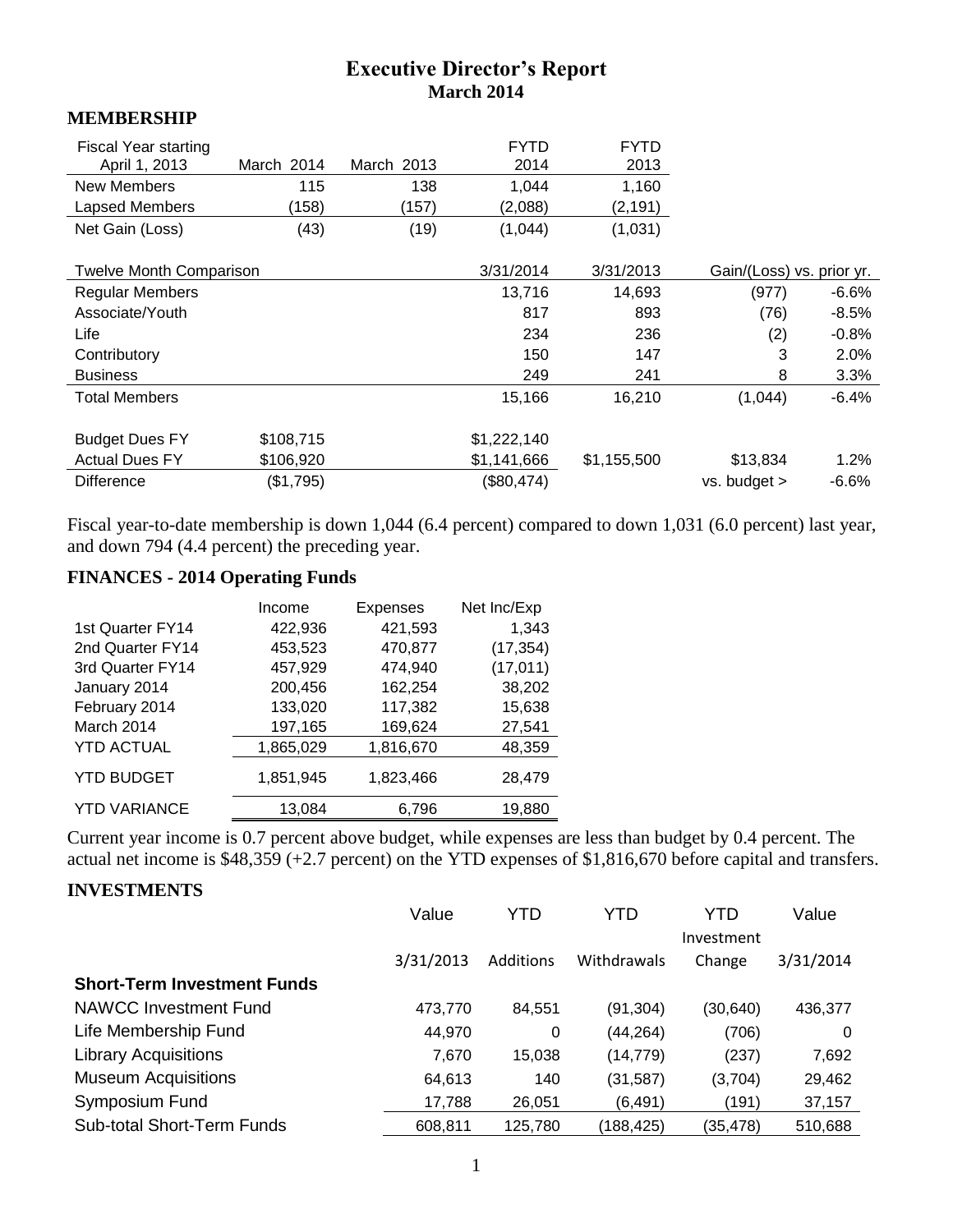|                                     | Value     | YTD       | YTD         | YTD        | Value     |
|-------------------------------------|-----------|-----------|-------------|------------|-----------|
|                                     |           |           |             | Investment |           |
|                                     | 3/31/2013 | Additions | Withdrawals | Change     | 3/31/2014 |
| <b>Long-Term Investment Funds</b>   |           |           |             |            |           |
| Heritage Fund                       | 152,430   | 12,130    | (1,998)     | 13,153     | 175,715   |
| Museum & Library Institutional Fund | 777,663   | 525       | (34, 814)   | 62,885     | 806,259   |
| Museum Endowment Fund               | 379,976   | 2,514     | (17, 269)   | 33,064     | 398,285   |
| Library & Research Center Endowment | 110,966   | 1,000     | (5,236)     | 9,085      | 115,815   |
| <b>School Endowment</b>             | 197,429   |           | (9,594)     | 15,980     | 203,815   |
| NAWCC Endowment                     | 2,688     | 54,276    | (107)       | 122        | 56,979    |
| <b>NAWCC Endowment-Education</b>    | 0         | 20,000    | (42)        | 702        | 20,660    |
| Midwest Scholarship Fund            | 40,304    | 0         | (7, 104)    | 2,986      | 36,186    |
| <b>Pritchard Fund</b>               | 50,102    | 0         | (1,348)     | 4,093      | 52,847    |
| Sub-total Long-Term Funds*          | 1,711,558 | 90,445    | (77, 512)   | 142,070    | 1,866,561 |
|                                     |           |           |             |            |           |
| <b>Total Investment Funds</b>       | 2,320,369 | 216,225   | (265,937)   | 106,592    | 2,377,249 |

\*Consolidated Long-Term funds actual balance - Individual named account balances are calculated.

The current values on investments reflect paper gains and losses due to market fluctuations. Actual gains and losses will only occur at maturity or when an investment is sold. The Life Membership Fund was merged into the NAWCC Investment Fund.

#### **MUSEUM – Noel Poirier, Museum Director**

The Museum's admission revenue for the quarter was \$8,328. Visitation for the quarter was 1,501, including 111 NAWCC Members (7.4 percent). Member visitation was higher than usual during this period (specifically January) due to the exhibition of the Tompion collection at the Museum that ended in January. NAWCC Store sales for the quarter were \$16,796 and included some Sherline tool sales. The Museum redeemed 107 Turkey Hill Experience Joint Tickets this quarter. Joint Tickets represented an average of 7 percent of visitation for the quarter. In general Museum visitation and subsequent store sales were flat this quarter due to inclement weather patterns that limited physical visitation and forced the Museum to close at times.

The Museum, with assistance from volunteers, removed the Thomas Tompion display, packed, and crated the clocks for their return to the United Kingdom. The cases that housed the display are being repurposed, with one case remaining in the lobby for displays and the second case being used in the Member Contribution gallery in the Museum itself. The Museum took possession of a rare Ansonia Street Clock during the quarter. The clock has an unbroken provenance from its manufacture to its arrival at the Museum. It is mostly complete and ultimately will be restored and displayed in the Museum. The Museum completed the deaccession of a significant number of objects that were deemed to be of poor quality or duplicate items. These items will be disposed of within the next few months via auction or transfer to other museums.

The Museum's Wristwatch Gallery was made available to the public this quarter with new graphic interpretive panels and two micro-exhibits highlighting novelty watches and the watches of James Bond. The Wake-Up exhibit ended in December and the gallery space prep work began for the installation of 2014's Mystery Clock exhibit that will open in May 2014. The Museum also began planning for the installation of an exhibit of material usually relegated to storage for later this summer.

The Museum Director completed the application process for the Museum's Pennsylvania Historical and Museum Commission's General Operating Support Grant for 2014. The Museum also raised money for the creation of a stand for the eighteenth-century Joseph Eberman Tower Clock, including writing and submitting a grant request to the John Frederick Steinman Foundation, Lancaster, PA. The Museum Director began working with the Museum Collections Committee Chairperson on the drafting of a vision plan for the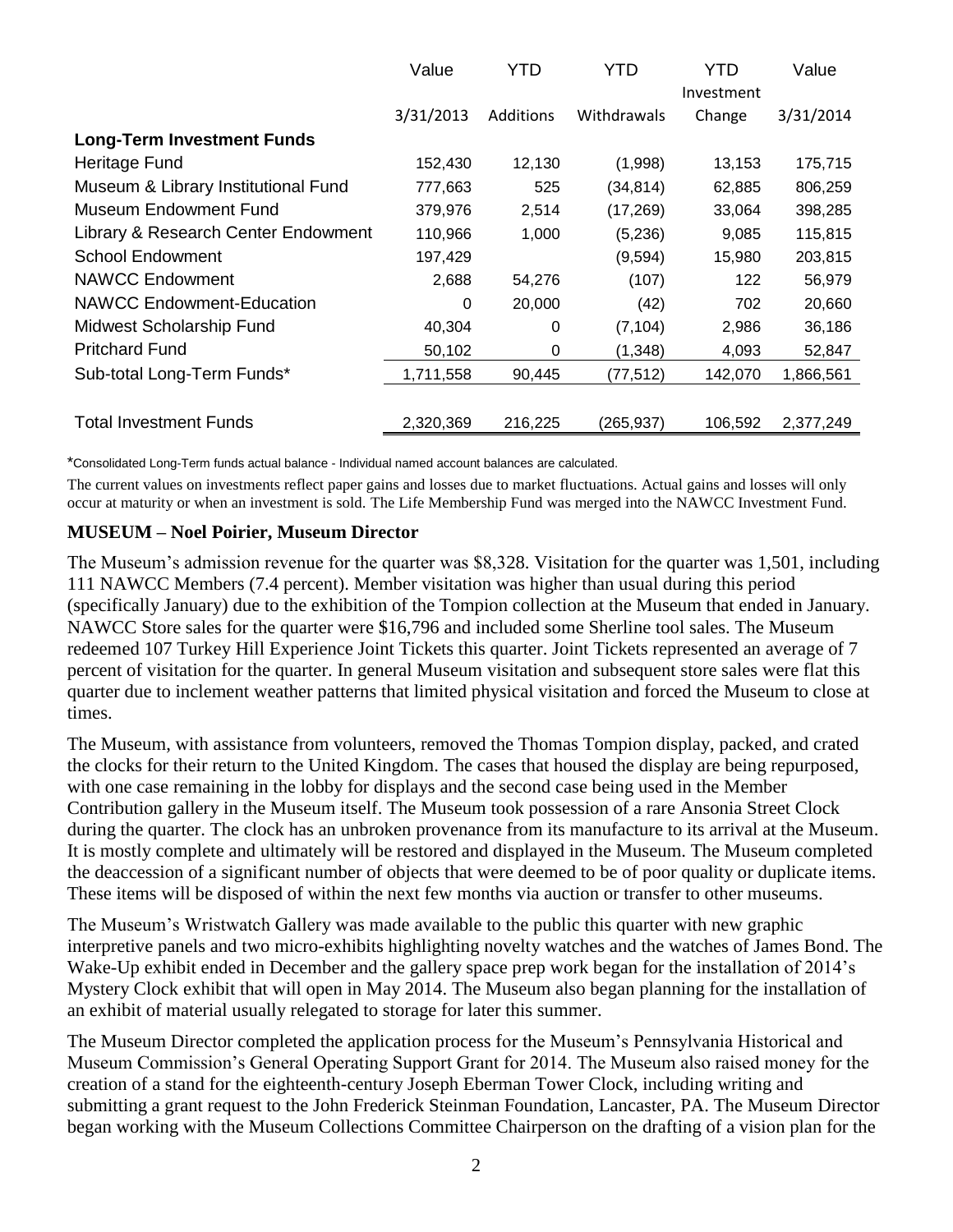Museum, as well as continuing to work on the Museum's Security Plan, Re-Interpretation Plan, 5-Year Museum Special Exhibit Schedule, revisions to the Museum's Collection Plan, updating the Museum's Strategic Plan, and the implementation of new Museum Store Point-of-Sale and Web Store system.

## **LIBRARY AND RESEARCH CENTER - Sara Butler Dockery, Library & Archives Supervisor**

The online version of the Wake Up and Write postcard exhibit that was on display in the Library was created in January. The cards, which all feature alarm clocks, are online from Robert Hensley, who has kindly given us permission to scan and upload his collection. The exhibit in the Library was taken down in March, so we could return the cards. A new exhibit on the Studebaker Watch Company was installed. The new exhibit features items from the Library's collection, including ads, catalogs, correspondence, and watches from the Museum's collection.

I have removed the student designation from the visitor numbers. Going forward, students will be counted as members or non-members. While the School of Horology was open, it was helpful to have an idea of how many of the students came across the street to take advantage of the Library. Since the school closed, we have continued to keep track of the occasional student visitors from workshops or other classes, but I do not think that separating out these visitors is particularly helpful at this point.

The March/April issue of the *Watch & Clock Bulletin* includes a piece written by Lynn Schuessler, who has been working with the archival collection donated by Christopher St. J. H. Daniel. Lynn talks about what is included with the collection and how much she has learned in working with it. The pictures on the back cover of the issue were chosen by Lynn from the collection and illustrate some of the sundials designed by Mr. Daniel.

In February we put together an order of the supplies that we needed to continue with the projects we've been working on lately and realized that we did not have enough money in the budget to buy them. We have had a lot of volunteer participation in the past (fiscal) year, which means we've been able to complete a number of projects, but this also means we spent more than usual on supplies. Thankfully, one of our members came through with a donation that allowed us to buy the supplies we needed to continue with our work.

In March we finished rehousing the master copies of our DVDs in sleeves and archival boxes, which has reduced the space they take up in the archives from eight shelves to two. In addition to the Lending Library inventory that is ongoing, we have started conducting an inventory of the Program Committee VHS tapes and DVDs. These inventories will allow us to ensure that the catalog accurately reflects the collection.

### **January-March 2014 by the Numbers**

#### **Lending Library Activity**

| Total materials checked out -         | 374   |
|---------------------------------------|-------|
| Loans through mail -                  | 197   |
| Loans in house -                      | 177   |
| Programs borrowed for Chapter use -   | 31    |
| <b>OPAC</b> Searches                  | 2,784 |
| <b>Material Types</b>                 |       |
| VCR, DVD & Microfilm Loans -          | 164   |
| Books and NAWCC Bulletins -           | 210   |
| <b>Total Number of Visitors -</b>     | 154   |
| Non-members-                          | 70    |
| Members -                             | 84    |
| <b>Fulfilled Research Questions –</b> | 267   |
| Paid Non-members -                    | 4     |
| <b>Library Processing Statistics</b>  |       |
| Acquisitions:                         | 73    |
| Donations:                            | 63    |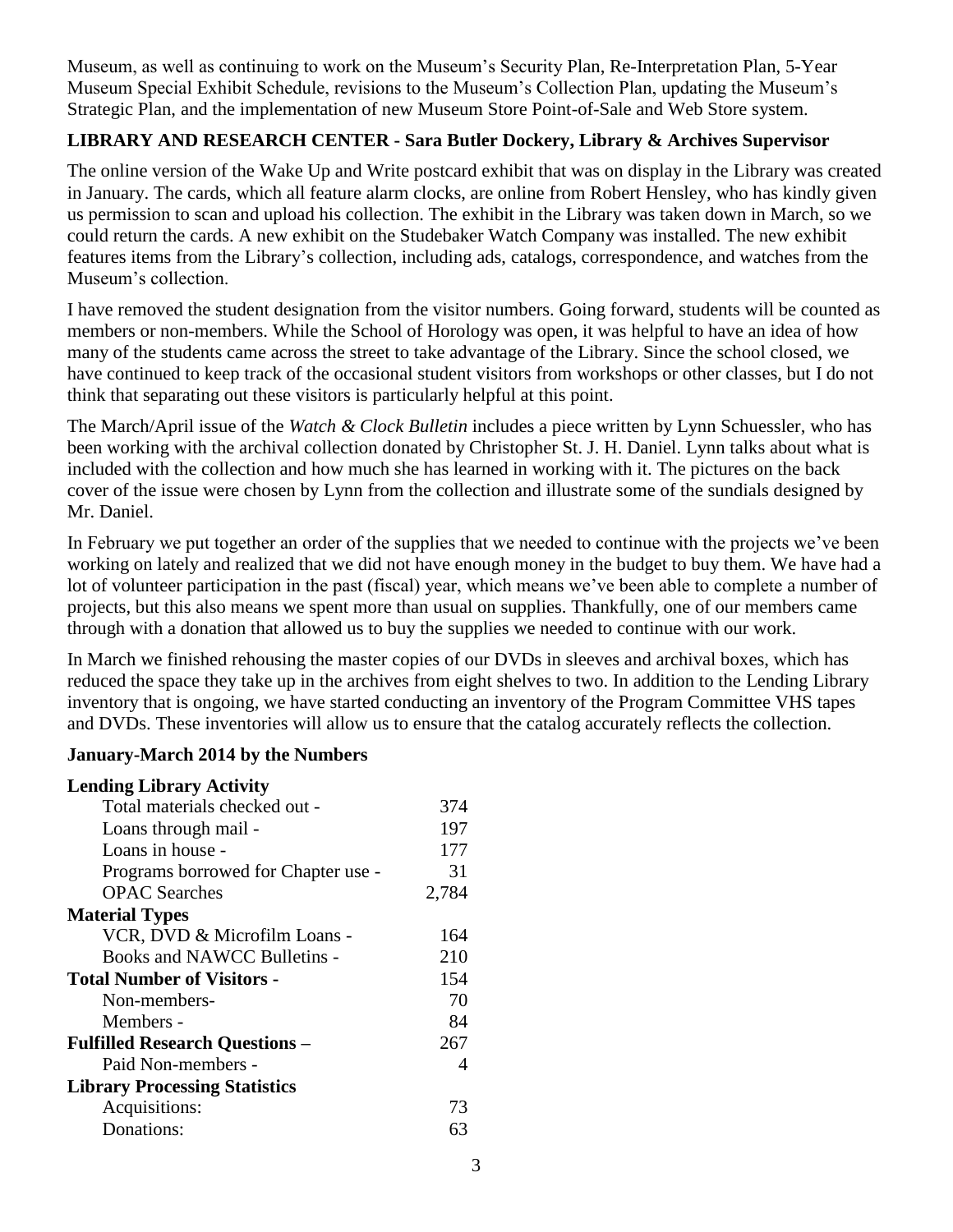# **EDUCATION/VOLUNTEERS – Katie Knaub, Education Director**

# **Museum Education Programs and Exhibits**

We took down the alarm clock exhibit and packed and returned the clocks that were on loan for the exhibit. We worked with an intern to develop the logo and artistic material for the upcoming exhibit on mystery clocks. We worked with several individuals for lending material for the Mystery Clock exhibit. We also offered several field trip programs with the assistance of Education volunteers.

## **NAWCC Workshops/Webinars**

We held six workshops during this quarter. We are continuing to add new workshops as instructors develop new workshops and offerings of current workshops. We are transiting the workshops to the new online view in iMIS with considerable time being spent learning the new way that events are set up and viewed in the web version of iMIS. We coordinated the handout materials for students, supply purchasing, room setups, and building opening and closing for the instructors. We are coordinating efforts to get the online learning system in place with ScholarLab. We are still trying to get the integration done between ScholarLab and iMIS. We taped our first online workshop with ScholarLab and instructor Tony Paster. It was a full day of taping and we are looking at ways with ScholarLab to decrease the taping time. We continue to work with volunteers to process and make available the slide/tape programs as online streaming programs for members.

### **Education Attendance**

| Jan-March 2014: | <b>Museum Education programs:</b> 44 |    | $2014$ FY total:    | 595        |
|-----------------|--------------------------------------|----|---------------------|------------|
|                 | Library Pass Participants:           | 63 | Museum Guides Sold: | -8         |
|                 | <b>NAWCC Workshops:</b>              | 32 | $2014$ FY total:    | <b>201</b> |

#### **Volunteer Program**

We have five new volunteers: one in the Museum and one in Membership, two in the Library, and one in the Gift Shop. We also had a graphic arts intern with us for a month from Italy. She developed the Mystery Clock graphics as well as the Hops N Clocks and fall Time Travelers dance material. Total volunteer hours for quarter: 1,186.75 hours.

### **Public Programs**

We held an Alice in Wonderland Tea in February for children, with our own Markus Harris serving as the Mad Hatter. We held our annual spring sleepover at the end of March. New this spring, we held a Time Travelers dance on the weekend to mark the change to Daylight Saving time. It was a roaring 20s dance with a live band. We had more than 60 attend this new event. Public Program/Events Quarter: 130

### **PUBLICATIONS – Monica Elbert, Editor**

### **Periodicals—Bulletin**

The March issue included six articles and a roundup of the 2013 award recipients. One article was on the discovery of America's oldest watch, and another article was on the clock and bell at the Old South Meeting House in Boston. The May/June issue was sent to the printer on March 8. It includes 10 articles from members as well as the usual features. Highlights include the cover story on the resurrection of a Hasham clock, Chicago vintage electric clock makers, and the submarine commanders' watch.

### **Periodicals—Mart**

Revenue for May 2013-March 2014 was:

| Issue No.     | <b>Issue Date</b> | Revenue  |
|---------------|-------------------|----------|
| $\bullet$ 371 | May $13$          | \$19,882 |
| $\bullet$ 372 | July 13           | \$23,087 |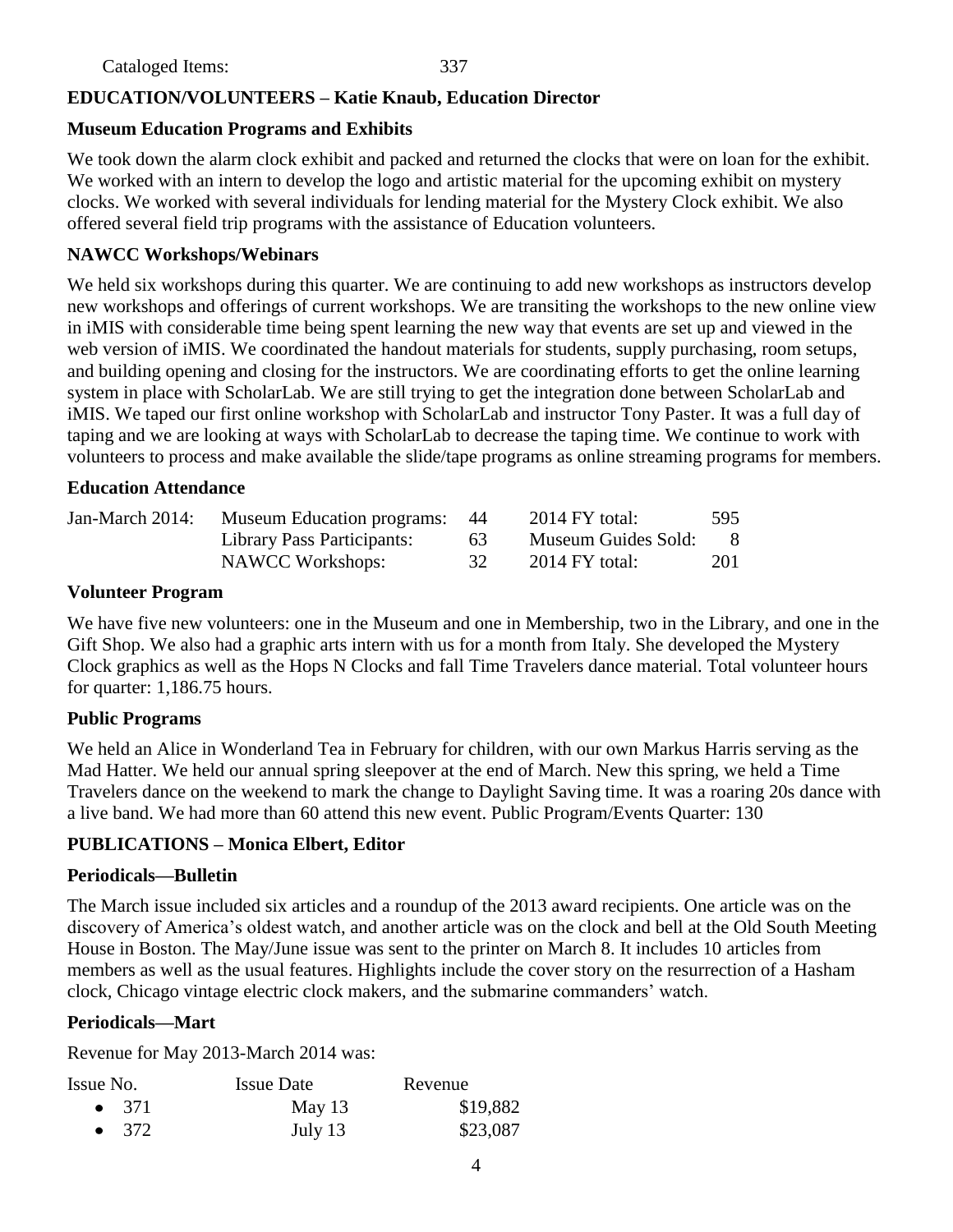| $\bullet$ 373                                                                                                                                                                                                                                                                                                                   | Sept. 13 | \$23,893 |
|---------------------------------------------------------------------------------------------------------------------------------------------------------------------------------------------------------------------------------------------------------------------------------------------------------------------------------|----------|----------|
| $\bullet$ 374                                                                                                                                                                                                                                                                                                                   | Nov. 13  | \$18,662 |
| $\bullet$ 375                                                                                                                                                                                                                                                                                                                   | Jan. 14  | \$24,874 |
| $\bullet$ 376                                                                                                                                                                                                                                                                                                                   | March 14 | \$28,653 |
| $\mathcal{L}$ 1 $\mathcal{L}$ 1 $\mathcal{L}$ 1 $\mathcal{L}$ 1 $\mathcal{L}$ 1 $\mathcal{L}$ 1 $\mathcal{L}$ 1 $\mathcal{L}$ 1 $\mathcal{L}$ 1 $\mathcal{L}$ 1 $\mathcal{L}$ 1 $\mathcal{L}$ 1 $\mathcal{L}$ 1 $\mathcal{L}$ 1 $\mathcal{L}$ 1 $\mathcal{L}$ 1 $\mathcal{L}$ 1 $\mathcal{L}$ 1 $\mathcal{L}$ 1 $\mathcal{L}$ 1 |          |          |

Total revenue for the Fiscal Year was \$140,262

We used the recent *Smithsonian Magazine* article on Columbia, PA, as one of the best small towns to visit in promotional and advertising materials. (The Museum was pictured in color on the front page, top of the fold, in the March 22 *Intelligencer Journal/Lancaster New Era* article.) We added a Mart Marketplace Member Advertising link to the NAWCC homepage and continued promotional emails via Constant Contact. And we have been updating our ad trades with other periodicals.

### **Special Publications**

We finished the Samponaro book and are wrapping up the Shelley reprint. Two potential books are being considered. One would be a compilation of the series Owen Burt did on Durfee. The other would be by David Morrow, who took what he learned from Jerry Keiffer's course and turned it into a piece on wheel cutting.

### **Websites**

WatchDig has been revamped and currently is running as nawcc/watchnews. It is still under construction, and we are hoping to have regular updates to it on a weekly basis. The sleek new site is easy to navigate and full of potential. We are working on making the Publications section of the NAWCC website easier to use.

### **Other Activities**

We continue to prepare ads and information for the coming National Convention and Ward Francillon Symposium, as well as information for this year's Board election. The department has been working on design and editing for Museum exhibit and promotional materials (Mystery Clocks exhibit, Hops N Clocks event) and *eHappenings*. We have also worked on Chapter handbooks and membership plaques.

### **New Employees**

Mel Trago came on board in January as our Creative Services Production Leader, replacing Carol Spencer Morris. The new editor, Monica Elbert (yours truly), joined the staff in February. The transition in the department is going smoothly.

# **INFORMATION SERVICES – Kevin Osborne, IS Director**

### **iMIS Association Management Software**

We upgraded from iMIS 20 to 20.1. In October we moved from iMIS 15.2 to iMIS 20 but found that an additional upgrade to 20.1 was necessary to take advantage of the iMIS Content Management System. We also upgraded the 14 workstations to iMIS 20.1. We again coordinated the iMIS installation with Bob Lane and IBC so that IBC could install the Single Sign On as soon as the iMIS upgrade was finished.

After employing Lane Services for the past few years we have made a business decision to return to using IBC as our iMIS vendor.

# **Website**

Since going live with the new website on the new server, we have also moved over the 4Sale site to the new server. This necessitated the renewal/purchase and installation of an SSL certificate. We had to time this carefully to coincide with the actual move of the site and the expiration of the old SSL certificate. It was a little close, but we made the transition with no problems.

This leaves the old webserver running the Hamilton Database and the Watch and Clock Bulletin Quick Index. We are working to find new software for these databases because the current software is no longer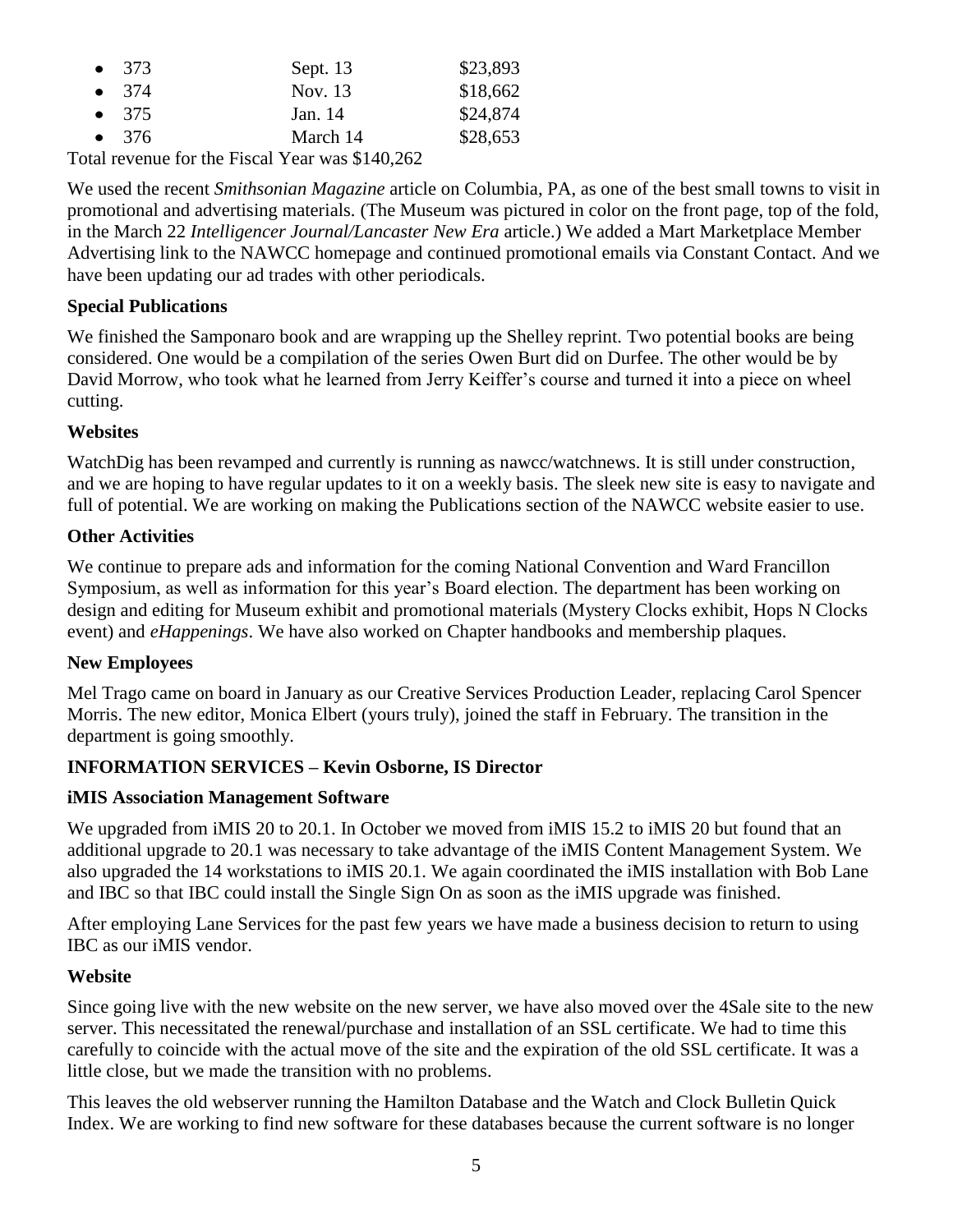supported. Once we find the new software, we will install it on the new server and move the databases to that server as well. Then the old webserver will be available for other uses.

The number of NAWCC Slide Shows now available online is up to 20. They are also available in DVD format from the Library.

# **PC and Print Equipment**

We replaced/upgraded four PCs: one for the Publications Department, one for the Marketing and Special Events Department, and two PCs related to the School. All are running well and enabling their users to effectively carry out their responsibilities!

With all the snow events we had been experiencing, we set up additional VPN accounts for three employees in our Membership Group as well as three members in our Publications Department and the Store Manager. We configured four laptops and one PC to enable the VPN connection.

### **Museum and Store**

We installed a new POS system for the Store and the Museum. The POS system is a network install and is up and running.

We assisted in the dismantling and shipping of the Thomas Tompian clock exhibit. We disassembled one of the large exhibit cases that came with the clocks and reassembled it in the Members Area section of the Museum. The other exhibit case we maneuvered across the lobby floor to a new placement in front of the windows.

### **Network**

In preparation for our repairs on the HVAC system in the building, we have reconfigured an unused but relatively new server that was donated a few years ago by George Kabacinski and HP. It originally was used as our Exchange server, which we migrated to another server. This reconfigured server will be used to run the revamped HVAC system and as such will be networked to be accessible remotely to those with responsibility for the system.

We upgraded the server's hard drives, doubling the drive capacity. The server already has more than enough memory to carry out its functions and is running Windows 2012 R2. This edition of Windows Server is a virtualization edition, which will, among other features, allow us to migrate it easily and quickly to another server in the event we need to upgrade.

The license for this server was one of three licenses that we purchased from TechSoup for a tenth of the retail cost.

# **COMMUNICATIONS – Markus Harris, Communications Director**

The Communications Department continued to carry out its various duties in the maintenance and upgrade processes of our various NAWCC websites and online resources, finalizing and tweaking the final implementation of the redesigned main website (and updates to supporting Web services and sites). Communications Director Markus Harris began what should be an extensive redesign of the NAWCC Community software interface to match recent changes to the main website and to improve functionality and encourage greater use by the membership. As usual, Communications was kept busy formatting, designing, producing, and sending multiple Constant Contact email blasts on behalf of member chapters, BOD actions and announcements, and in support of national and regional association events. Communications mailed promotional materials to chapters in support of chapter events and wrote and distributed press releases for Workshop schedules (NAWCC News), the Queen of Hearts Tea, the Pritchard Prize (AWCI watch schools), the March Calendar of Events, the James Bond Watch Exhibit, the Speakeasy Bash, the Family Sleepover, and the April Calendar of Events. Communications Director Harris continues to work with chapters to develop and maintain their website presence via the Community software system and updated the Chapter Website tutorial to reflect recent backend changes in Community. Both the February and April editions of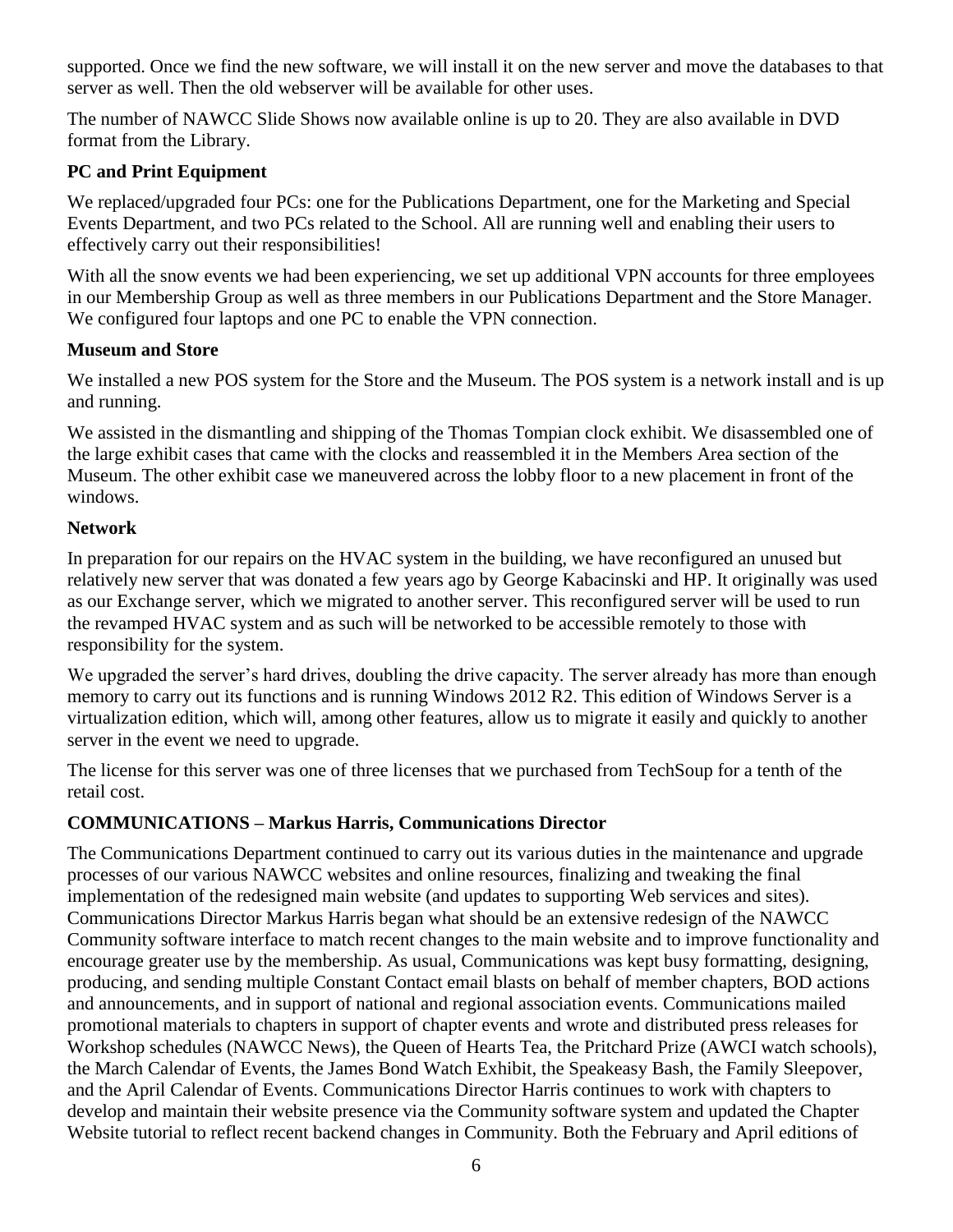the online e-zine *eHappenings* were compiled and distributed. Communications Director Harris provided entertainment for the Queen of Hearts Tea event. As always, customer service advice was provided to members via the Web and telephone.

Communications arranged for assorted services at various events and meetings, coordinating and helping oversee the Queen of Hearts Teas event (after printing and distributing flyers and supporting the setup and entertainment for the event). Communications formatted, printed, mailed, and invoiced newsletters for Chapter 1, Chapter 3, Chapter 141, and Chapter 159, as well as continued to work with the Special Events Team. The Communications Department contacted the editor of *Wood Magazine* in support of a feature story about NAWCC member Greg Perry, to be done in coordination with advertising, as well as confirming advertising arrangement and membership with EAIA publications. Communications also prepared and shipped membership materials for the River Cities Regional and arranged for feature and on-site taping for the James Bond exhibit with Chuck Rhodes/WHTM-TV 27 as well the Speakeasy Bash promotional video spot, also aired on WHTM TV 27. We provided ad materials and support for Daylight Saving Time segment for television's Good Day PA, initiated new ad placements in *Maine Antique Digest* and *Antique Trader* magazines, and developed an ad campaign for Lancaster Chamber Newcomers Guide and York Visitors Center, as well as KidStuff Coupon Book. Special Events Coordinator Kim Craven arranged the annual St. Patrick's Day luncheon for staff and also scheduled this year's NAWCC picnic.

Communications also targeted media for advance stories/features on our upcoming Hops 'n' Clocks event. Team member Kim Craven also attended a special Memory Seminar sponsored by SVCC and successfully secured funding from the Owls Fraternal Organization requesting funding for Museum programs. Communications further collaborated with SVCC, the Columbia Mayor's Office, and town reps in coordinating a marketing effort to promote Columbia as one of America's "Best Small Towns to Visit" by *Smithsonian Magazine*.

# **FACILITIES – Chuck Auman, Controller**

In January we had our quarterly and semiannual automatic sprinkler system inspection and test completed.

With the amount of snow we had this quarter, the weight of the snow shorted out part of the security system, and at a cost of \$2,839 we had wires rerun and replaced.

With the amount of roof repairs and roof coating completed this year and last, the amount we spent of the building repairs was below budget by \$11,200. The equipment repairs continue to be over budget by \$10,045. This quarter we replaced seals in two major pumps, repaired the steam coil in roof top unit, and reset the boiler that would shut off and not come back on.

We spent \$5,631 for snow removal this year, compared to a budget \$3,100.

We continue our recycle program and recycled 2,260 pounds of paper and cardboard this quarter. We have a different recycling company that we use instead of our regular waste hauler, saving \$60 per month.

We have started our spring cleanup and continue with our inside painting.

### **DEVELOPMENT – Steve Humphrey, Executive Director**

|                                 | FY2014    | FY2013    | FY2012    |
|---------------------------------|-----------|-----------|-----------|
| Unrestricted Contributions      | \$116,008 | \$134,441 | \$123,416 |
| <b>Restricted Contributions</b> | \$230,216 | \$199,753 | \$187,502 |
| <b>Endowment Contributions</b>  | \$254,090 | \$6,043   | \$37,978  |
| <b>Total Contributions 3/31</b> | \$600,314 | \$340,237 | \$348,896 |

Unrestricted contributions were 13.7 percent less for the 12 months, compared to the previous fiscal year. Restricted contributions were 15.3 percent more than the previous fiscal year. Endowment contributions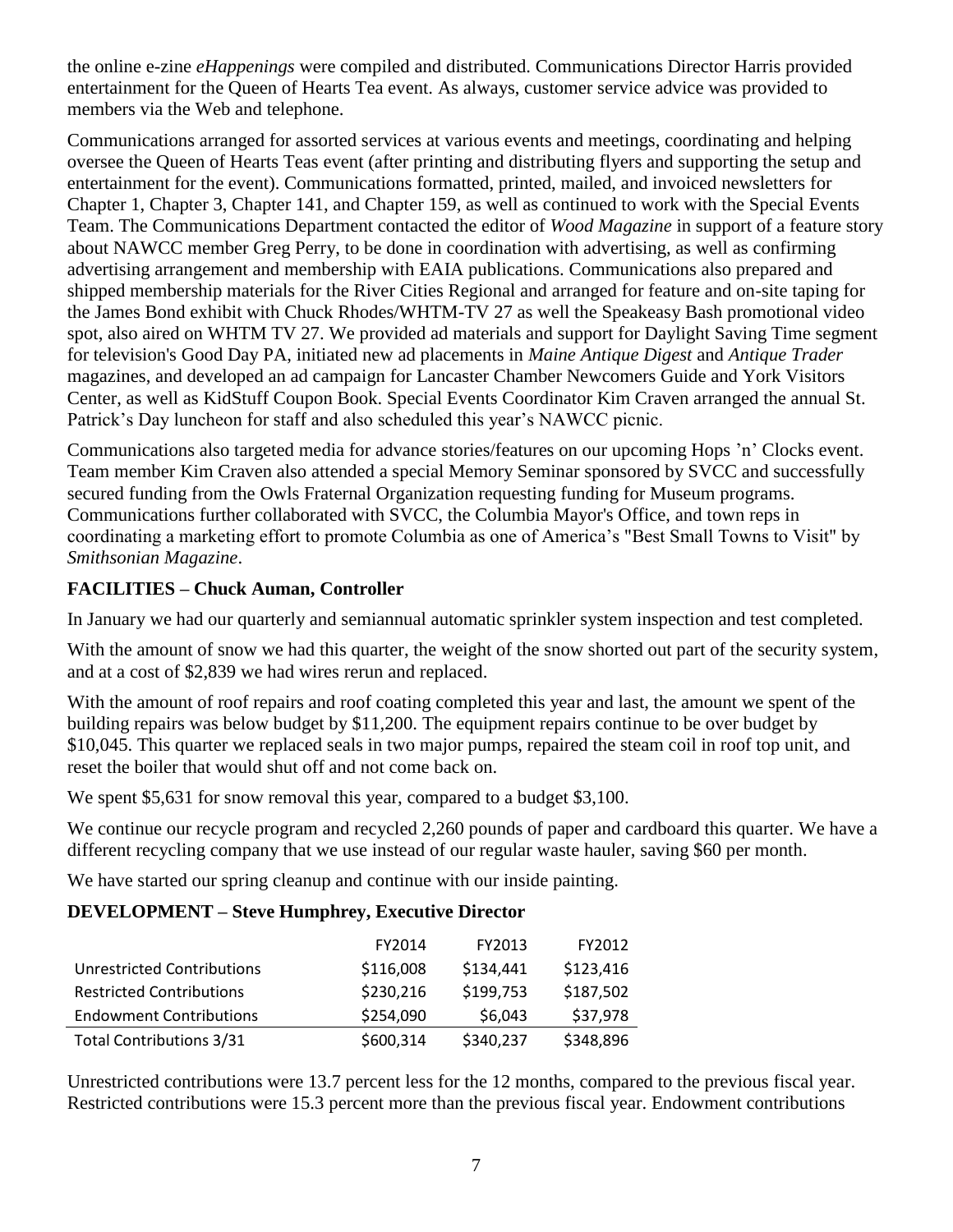reflect the start of the For All Time endowment and capital campaign plus any bequest designated for endowment.

January to March chapter contributions:

| Orange County Chap 69                   | Area of Greatest Need           | 200.00    |                           |
|-----------------------------------------|---------------------------------|-----------|---------------------------|
| Kentucky Bluegrass 35                   | Area of Greatest Need           | 250.00    |                           |
| Ventura & Santa Barbara County Chap 190 | Symposium                       | 25,000.00 |                           |
| Southwestern Chap 15                    | Digital Camera                  | 200.00    |                           |
| Keystone Chap 158                       | Area of Greatest Need           | 35.00     |                           |
| Carolina Chap 17                        | Webinars                        | 100.00    |                           |
| Carolina Chap 17                        | Library                         | 100.00    |                           |
| King Cotton Chap 48                     | Museum                          | 500.00    | <b>Extraordinary Give</b> |
| Central New York Chap 55                | Museum                          | 500.00    | <b>Extraordinary Give</b> |
| Atlanta Chap 24                         | Area of Greatest Need           | 500.00    | In Memory                 |
| Central Tokyo Chap 108                  | Area of Greatest Need           | 10.00     |                           |
| Buckeye Chap 23                         | Digital Camera                  | 1,100.00  |                           |
| Buckeye Chap 23                         | Education                       | 4,900.00  |                           |
| Lone Star Chap 124                      | Library                         | 25.00     | In Memory                 |
| Lone Star Chap 124                      | Library                         | 50.00     | In Memory                 |
| Ventura & Santa Barbara County Chap 190 | <b>Field Suitcase Workshops</b> | 300.00    |                           |
| Tower Clock Chap 134                    | Eberman Tower Clock Stand       | 1,000.00  |                           |
| Inland Empire Chap 53                   | Area of Greatest Need           | 50.00     |                           |
| Inland Empire Chap 53                   | Museum                          | 50.00     |                           |
| Peace Pipe Chap 83                      | Library                         | 100.00    |                           |
| New York Chap 2                         | Area of Greatest Need           | 250.00    |                           |
| San Diego County Chap 59                | Pocket Watch Webinar            | 1,000.00  | In Memory                 |

Other gifts include \$8,333 from the Betty R. Deroski Revocable Trust, \$2,500 from Hamilton International for the Library, \$1,000 from the Mary Elizabeth & Gordon B. Mannweiler Foundation for Library supplies, \$1,000 from the Columbia Fraternal Association for programs, \$500 from the Columbia Elks for the Museum, plus numerous gifts from members and several corporate matching gifts.

The 2013-2014 Partners in Time annual fund realized 443 gifts from 422 donors totaling \$52,686. This is less than the previous year by \$17,072. Part of the decline is due to \$7,000 less from a smaller match and less gifts from the Lancaster Community Foundation's Extraordinary Give Day. The reduction may also be impacted by gifts to the endowment and capital campaign.

# **ADMIN/OTHER**

Membership was down 57 in January, 43 in February, and 43 in March. This represents a decline of 0.9 percent for the quarter, which is better than projections. Dues income, which varies from actual membership numbers based on whether members pay early or late, was off more than expected as outlined in the financial reports for the last three months. Calls by our marketing firm to reach out to lapsed members for the October to December quarter resulted in 21 percent or 70 of the 335 lapsed members reached reinstating their membership. Membership for the year was down 1,044 members or 6.4 percent, with most of the decline in the first half of the year.

We continue to work with the eight chapters that have had their tax exempt status revoked after having it granted as part of our group exemption granted December 2012. I continue to file 990-N returns for some of our chapters that have not been affected by the revocations.

We continue to fine-tune the nawcc.org website that was updated in October. We are learning to use some of the Web features of our Association management software that we obtained in the November upgrade. We continue to work on our 4Sale, nawccgifts.org, and community websites to bring their designs up to date.